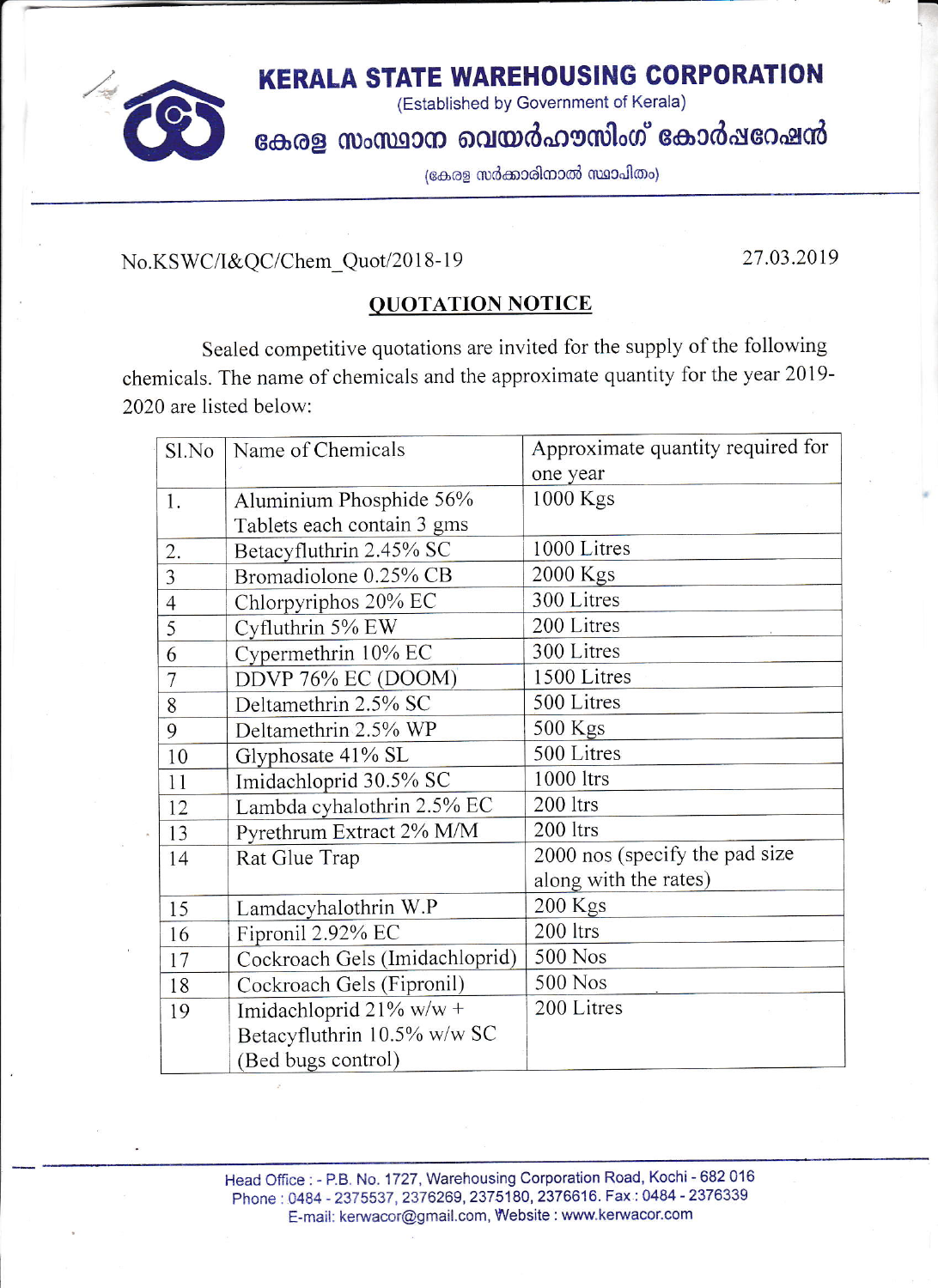

## **KERALA STATE WAREHOUSING CORPORATION**

(Established by Government of Kerala)

### കേരള സംസ്ഥാന വെയർഹൗസിംഗ് കോർഷറേഷൻ

(കേരള സർക്കാരിനാൽ സ്ഥാപിതം)

### The terms & conditions to satisfy the quotations will be as follows:

- 1. Though the approximate quantity is listed, required quantity will be purchased on piece meal basis.
- 2. The rate per Kg/Litre for each chemical should be quoted inclusive of GST.
- 3. The Security deposit  $@$  2.5% will be deducted towards each chemical from the bill of the first consignment.
- 4. The products should be supplied within 10 days on receipt of confirmed order at Head Office or any of our warehouses of KSWC at your cost.
- 5. The Material Safety Data Sheet (MSDS) should be enclosed along with the quotation.
- 6. Name of manufacturing company of the product should be mentioned in the quotation.
- 7. The copy of CIB/ISO certificate should be enclosed along with the quotation.
- 8. In case the material is found defective at destination, the same will be replaced by you free of cost.
- 9. The Corporation may at its discretion draw random samples in respect of supplies, made and get them tested by any recognized laboratory.
- 10. The lab testing charges shall be borne by the supplier. If the consignment is found to be not conforming to the standards or found inferior in quality it is liable to be rejected and loss sustained by the Corporation on account of it will have to be made good by the supplier.
- 11. The rate shall remain valid during the contract period.
- 12. The chemical shall be supplied within 10 days on receipt of the supply order. In case the supplies are delayed, the Corporation can make good any loss arising out of such delay by forfeiting the security deposit or any other suitable means.
- 13. The last date for the acceptance of the quotations will be on or before 16.04.2019 at 2.30 p.m at the office of the undersigned.